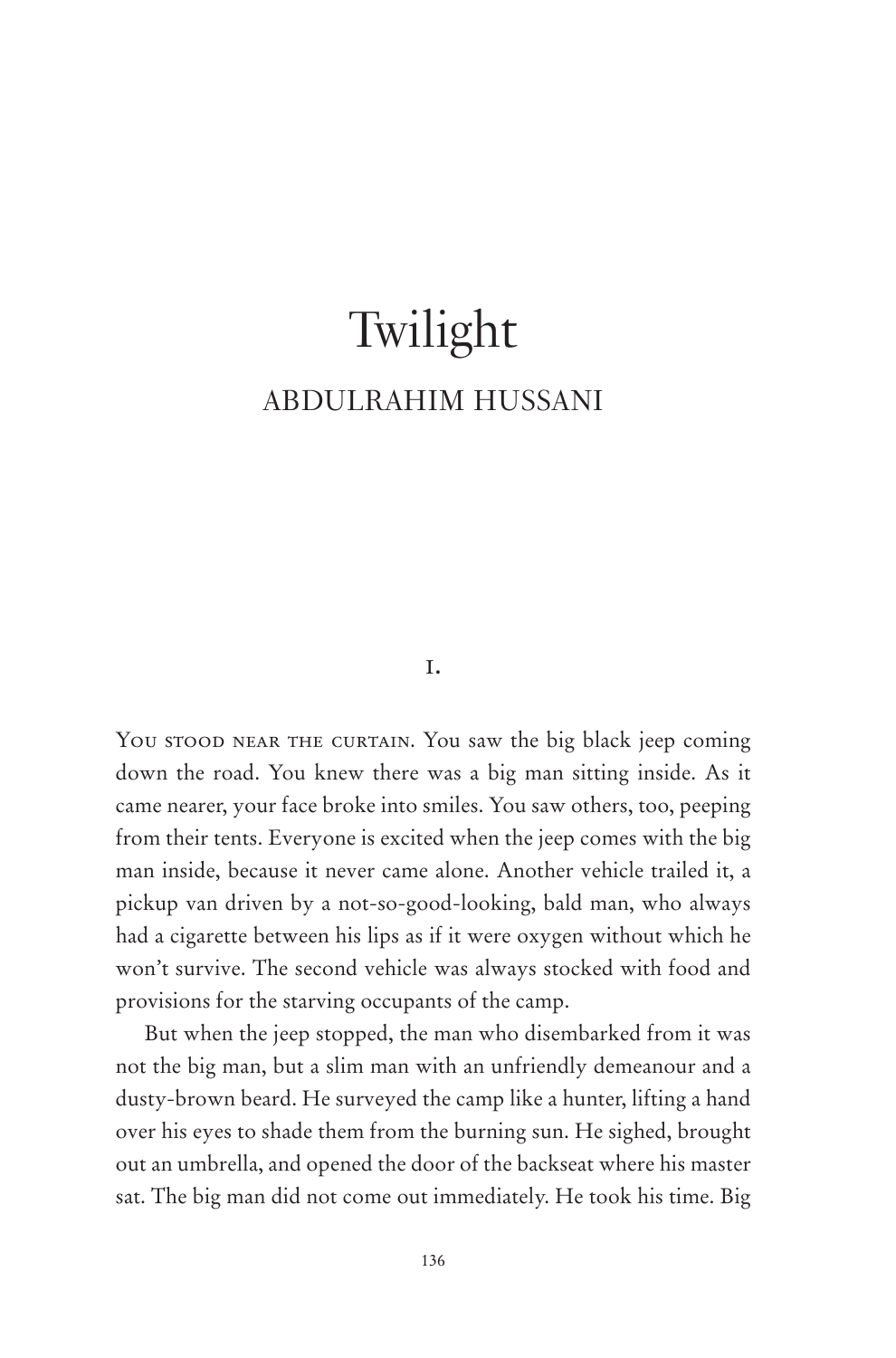men take their time. They have all the money, all the power – why would they hurry? He finally came out.

He wore a starched babban riga, as usual. The driver held the umbrella above him. The children spilled out to meet the men, and soon, there was a ring of small boys and girls marvelling and saying all manner of things to the visitors. Some tugged at the men's attire; some just stared, sucking their thumbs, nursing hunger. Most of the children were without clothes. But you were one of the lucky ones who had, because your mother was held in high esteem. So you got better things than the other children.

Three women emerged and herded the children away. One of them was your mother, Zaitouna. She smiled at the big man. He smiled back, so wide you wondered how his cheeks did not explode. Your mother and the big man walked towards the tent, which no child was allowed to enter. Not even all the women had access to it.

The big man still wore a wide grin. What was there to smile about? The dying children? The constant hunger? Last week, a boy died. You did not know what he suffered from. Even though you all were bones and emaciated, the boy's case was worse. His skin was pale and scaly, the outlines of his rib cage prominent. He lay there, unmoving, while his mother wept. You shrieked and ran out of the tent. That night, the boy entered your dream. He said things you could not understand. He pointed to things you could not see, things shrouded in darkness.

#### ii.

You didn't understand why your mother undressed before him, this man you once liked but for whom hatred has now found its way like a pathogen into your body. You knew that there were certain things adults did which a child should know nothing of, see or hear about. But there you were. The more you saw, the more you tried to make sense of what unfurled before your eyes, the more senseless it became.

You felt thorned in the chest. The man's naked body resembled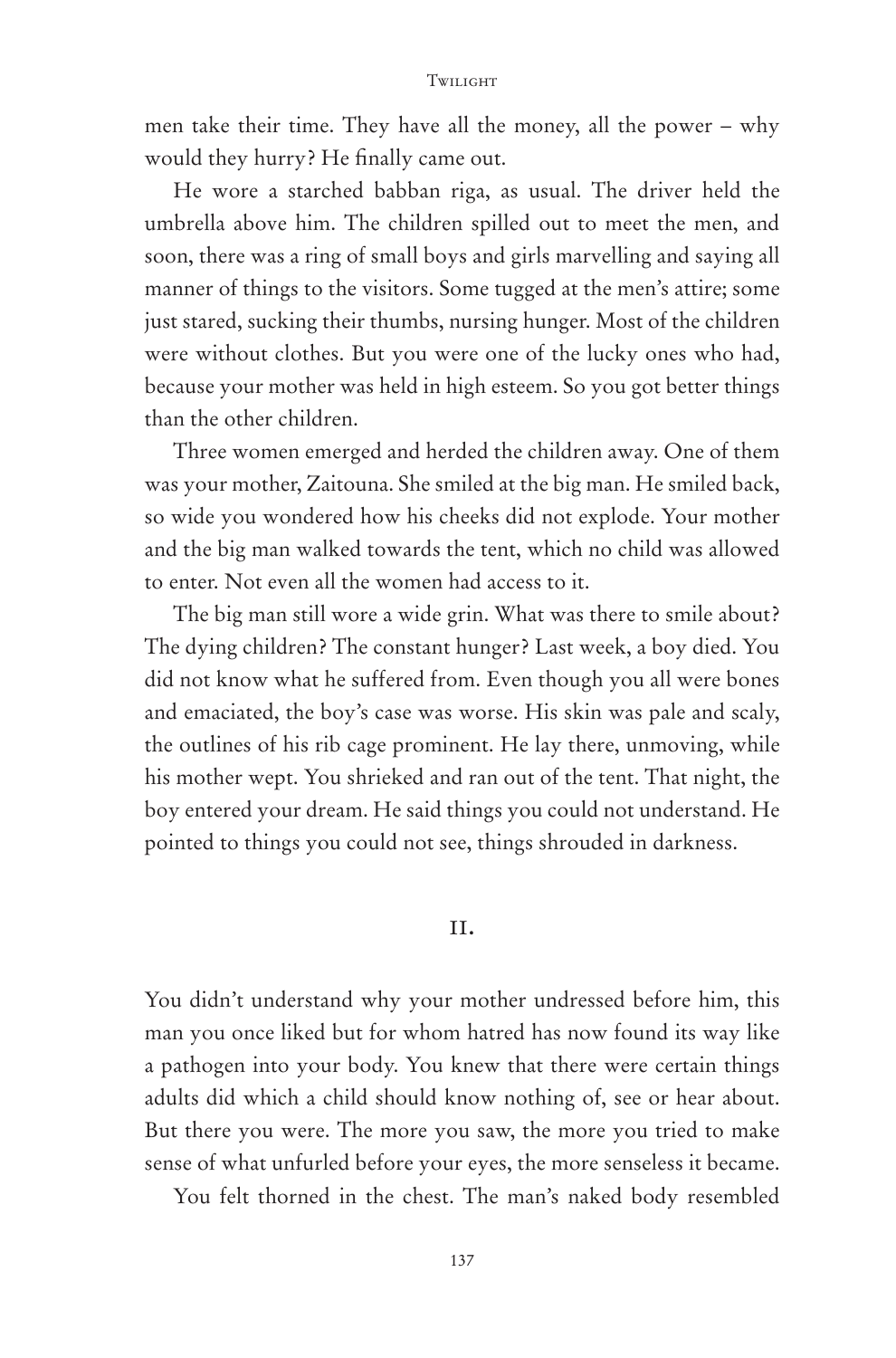#### Abdulrahim Hussani

nothing you imagined yourself loving, loose flesh hanging everywhere. And his tummy made him look like a pregnant woman. You shut your eyes. Why would your mother permit this Alhaji to touch her with his fat fingers? What was he doing with his mouth? Why did she gasp? Was she ill? She lay beneath him, and he hovered over her like some god. Was he examining her?

You watched them. The way your mother continued to gasp. Her fingers on the man's shoulders, urging him on, her fingers, like claws, digging into the mattress, like she was in pain. How she writhed, tossed her head about.

You wanted to crawl out from your hideout and end the madness. You wanted to stop this man whom you now despised with every ounce of your heart from torturing your mother. You wanted to grab something and hit him on the head. But you did not move from your position. Maybe because, even as a child, deep down, you knew that it would kill your mother if she knew that you were watching. Or maybe because it was shame you felt for both yourself and your mother. Your inability to help her, a nasty feeling of betrayal, her own helplessness.

#### iii.

Since you and your mother came to this place, you felt that she had changed, that she no longer loved you the way she used to. Most days she sat by herself, silent, gazing into the distance. A kind, dull fire burned in her eyes. The veins on her neck were taut, her voice sounded metallic, like someone possessed. She grew distant and it scared you, so you withdrew from her.

But you could not understand all the things she had seen and become with the coming of the war. A child could easily shrug off horrors and return to play on the sands. But an adult's punishment was destined by consciousness.

Two months ago, you were down with malaria. On the second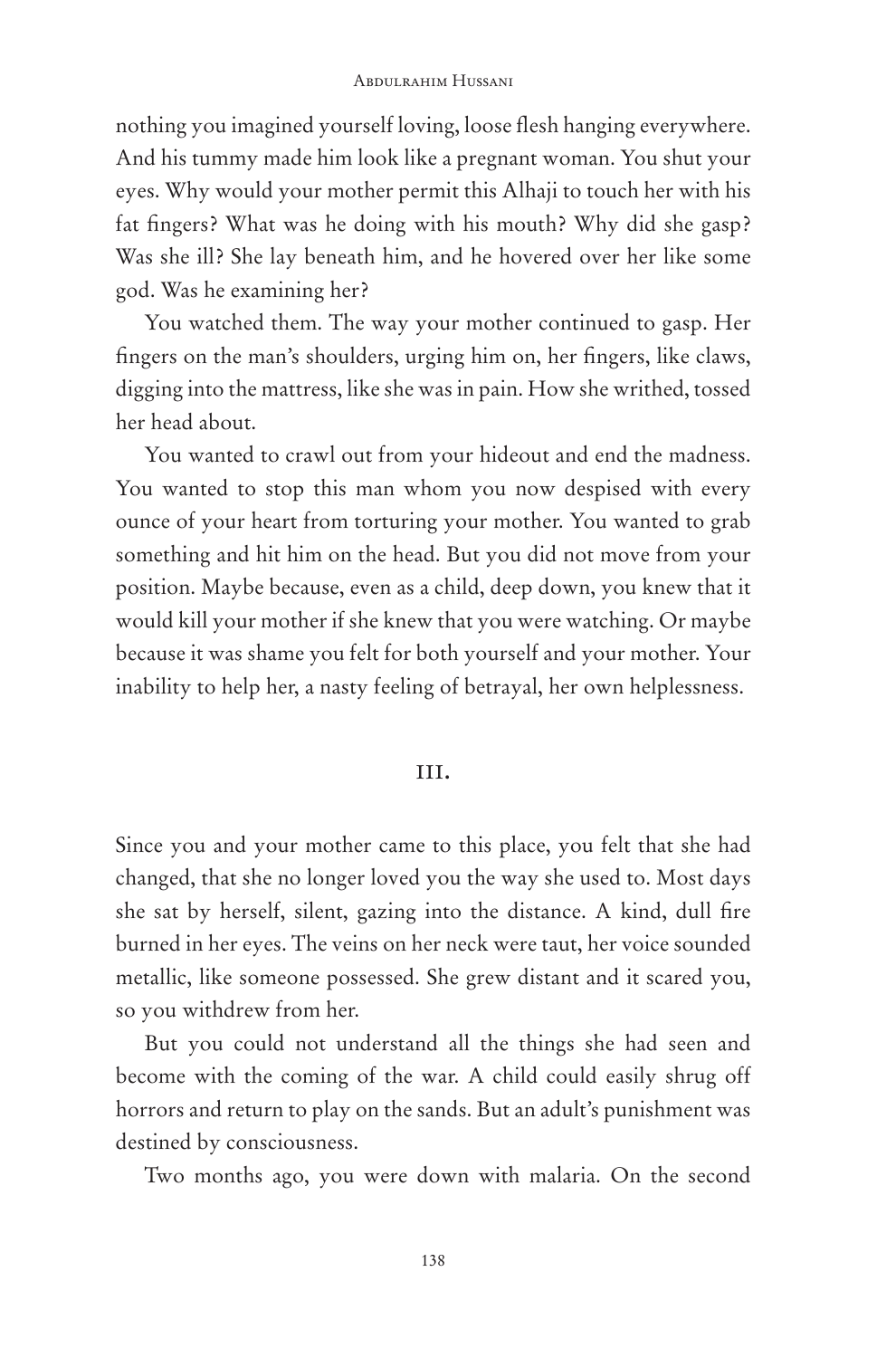#### Twilight

night, your condition worsened. It was as if an unseen force glued your eyelids whenever you tried open your eyes. Your breathing was haphazard.

Your mother hovered around you, troubled. You drifted in and out of slumber and dreamt strange dreams. In your dreams you saw Habeeba running toward you in an undefined darkness roaming with angry clouds. When she reached you, she vanished, munched up by the darkness. It happened again and again. Sometimes she got close, very close, and even touched you, her sandy fingers coarse yet tender. The darkness assumed hideous shapes: giant floating ships and houses, apparitions with contorted and missing body parts. Sometimes, you saw your father and Halira, your sister, standing headless before your house. You saw trees harassed by strong wind, strange birds registering sinister sounds. You screamed. Your mother wept. She held you to her chest as you fought. The other women stood, confused, saying words of comfort. Some brought in cold water to dab your burning skin.

'Stay with me! Stay! You are going nowhere!' She fought with you.

'Umma, I want to go to her! Can't you see her? I want to go to her! Let me go!'

Your mother held you firmly, tears streaming down her face. She whispered things into your ears: prayers, verses from the Qur'an, constant pleas, all jumbled up in her own panic. 'You are going nowhere, son. You are going nowhere. You are mine. I can't lose you. Ya Ubangiji, come to my aid!'

The struggle continued until Mallam Halidu, the kind doctor, arrived late in the night. It was he who gave you injections which put you out till the following morning. At dawn, though very weak, you felt better. Your mother was still all over you. It took two days before you were able to walk without trembling. When you were able to string meaningful words together, you told her you saw Habeeba in your dream walking away, dejected. Your mother held her chest, as if your revelation signified that her storm was over.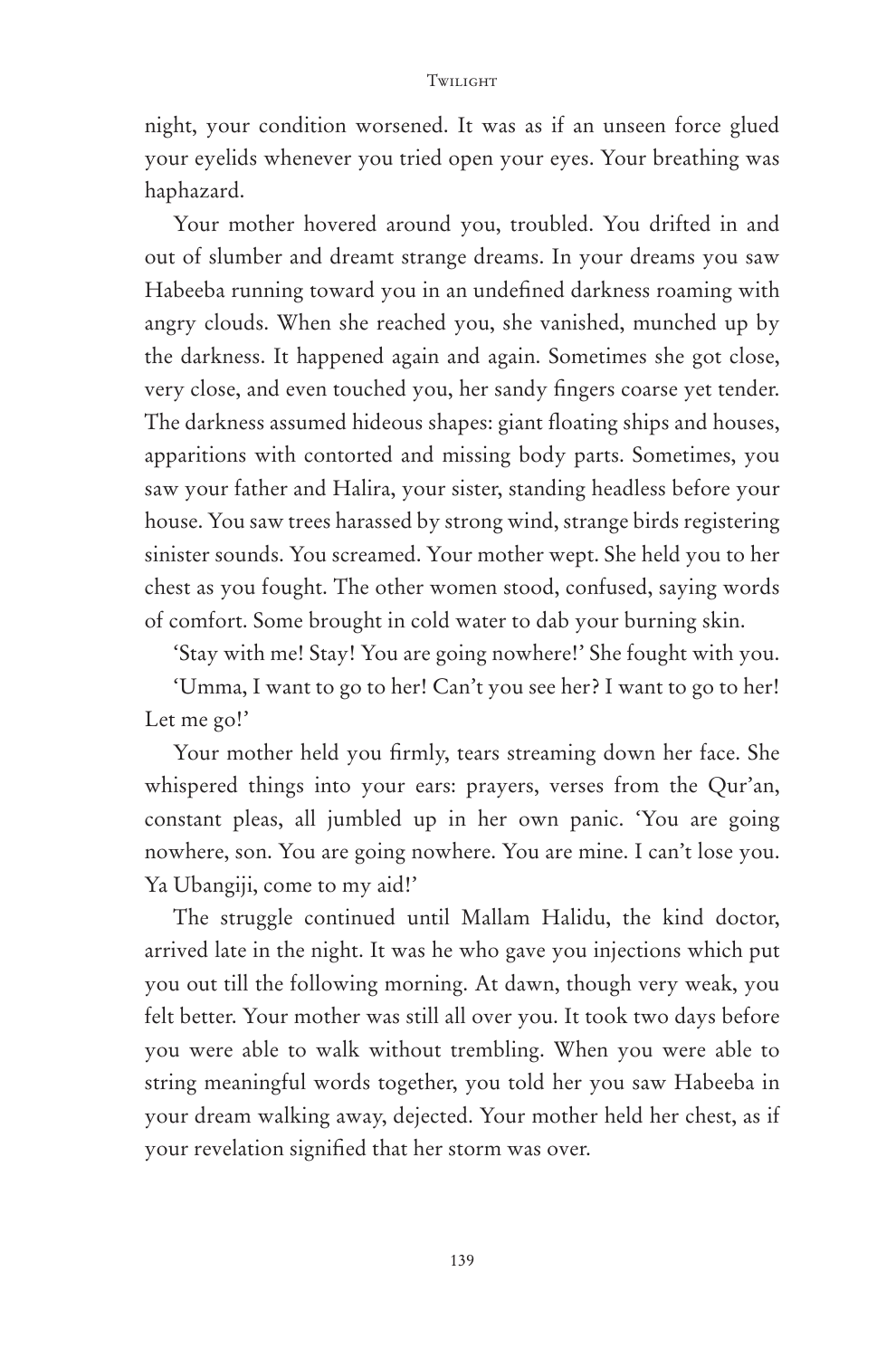# iv.

Your mother, she would sit up, deep in the night, and weep. At times, she cleared a little patch of your tent and offered nafil prayers. She no longer prayed as much as she used to back then in Anguwar Dan'iya, when your lives were still normal. Not after fleeing, not after the ghostly silence of night and the panic from sporadic shooting. The tiredness in your bones as you all stumbled on. The moments you were told to hurry because danger lurked close by. The constant cries of a sickly child who eventually did not survive the journey. Your mother's swollen feet. The hunger rumbling in your stomach. The way you almost choked at the stream whose water was the colour of dust. It remained fresh in your memory how you all ran into bandits. Your group scattered when shots rang in the air. Your mother grabbed you and slipped into the bush until twilight. She kept running until you slipped out of her arms, and she fell flat on her face, exhausted, unmoving.

Maybe you would have died. All of you. Out of twenty-four women and children, only eight persons survived. You and your mother were lucky.

# v.

Whenever you asked your mother about your father and your sister, she told you they would soon return. That they were in some distant land without fighting, that your father was working and trying to save enough money. That he would return and take you both to that peaceful place. And that you would live in a big house with bright lights. Where there was no shooting or smoke curling into the sky from burning houses. No decaying bodies. No flies. No malnourished children too weak to play, crying for food and water. Your new house would have a garden where you could run around and catch butterflies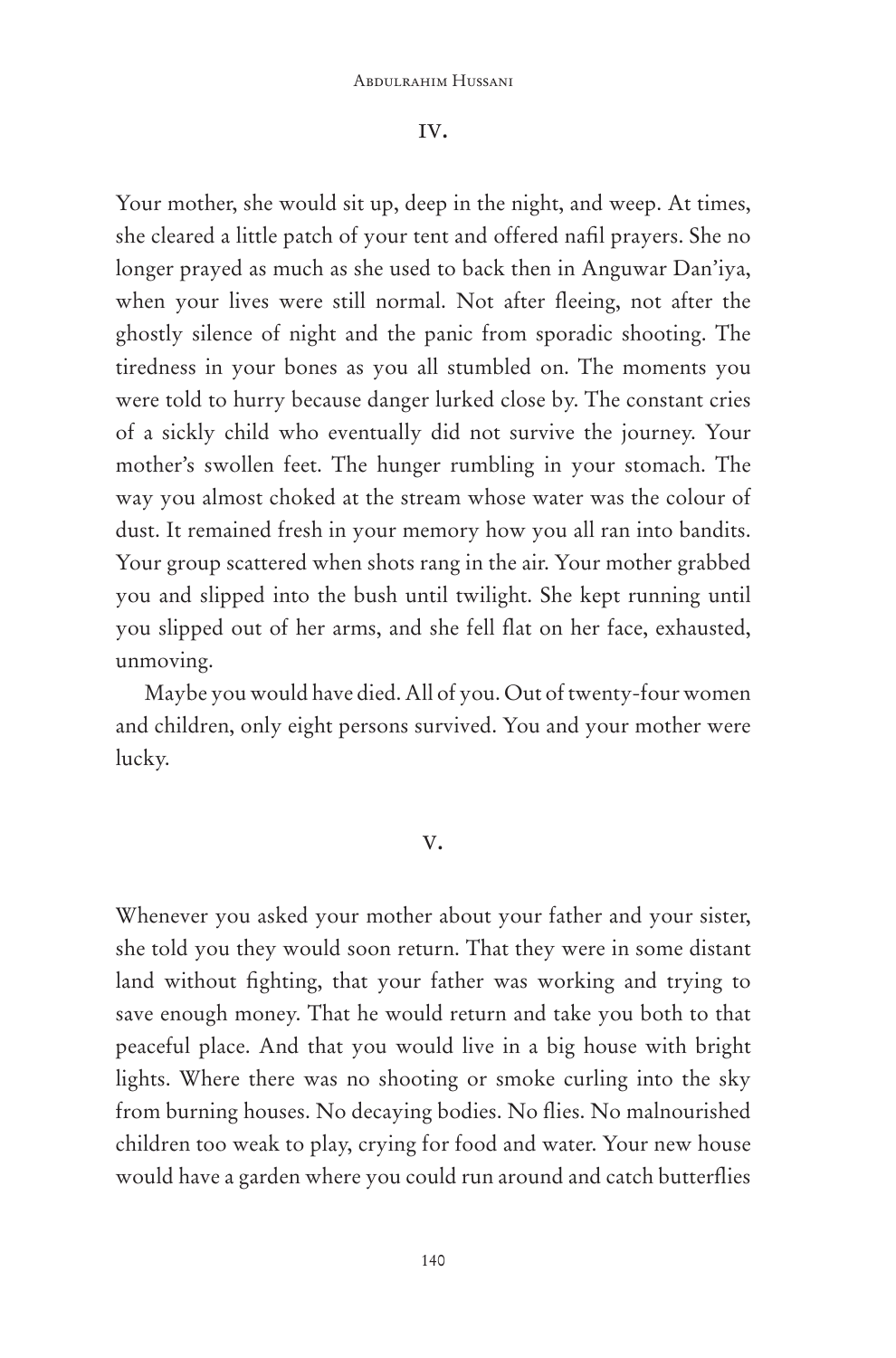#### **TWILIGHT**

and moths perching on brightly coloured flowers. And your mother told you that you would find another Habeeba with big, bright eyes to play with, and who would stay with you forever.

You loved to hear your mother say these things. But how soon? How well do you have to endure all these?

'Very soon, my dear. Your father will come. Very soon.' And you believed. And waited.

#### vi.

Habeeba. You always dreamt of her; her apparition haunted you. Your lives were intertwined like a twisted helix. In the dreams, you both were always on the sands and she always built the best and sturdiest sand houses with her tiny fingers, caressing the damp sand, shaping it into her vision. Her nose was never dry, always running. And her bulgy eyes, you loved them, especially when they focused on you.

Her hair was dark, charcoal-black and smooth and long, too long for her age. You loved her singing, too. Her voice was mousy but sweet; it tingled in your ears. You loved it best when she sang the yara song:

> *Yara, yara, ku shigo; yara, yara ga abinci ya zo. Yara, yara, ina ku ke, yara, yara, ba kwa jin zafinan ne?*

But you never forgot that evening when the chaos was still brewing and some vigilante men brought a lifeless girl to her father. They brought her tray, too. It was empty. All the groundnuts she hawked were gone.

# vii.

'Mama, what happened to Habeeba?'

'She went to a faraway place where there is peace.'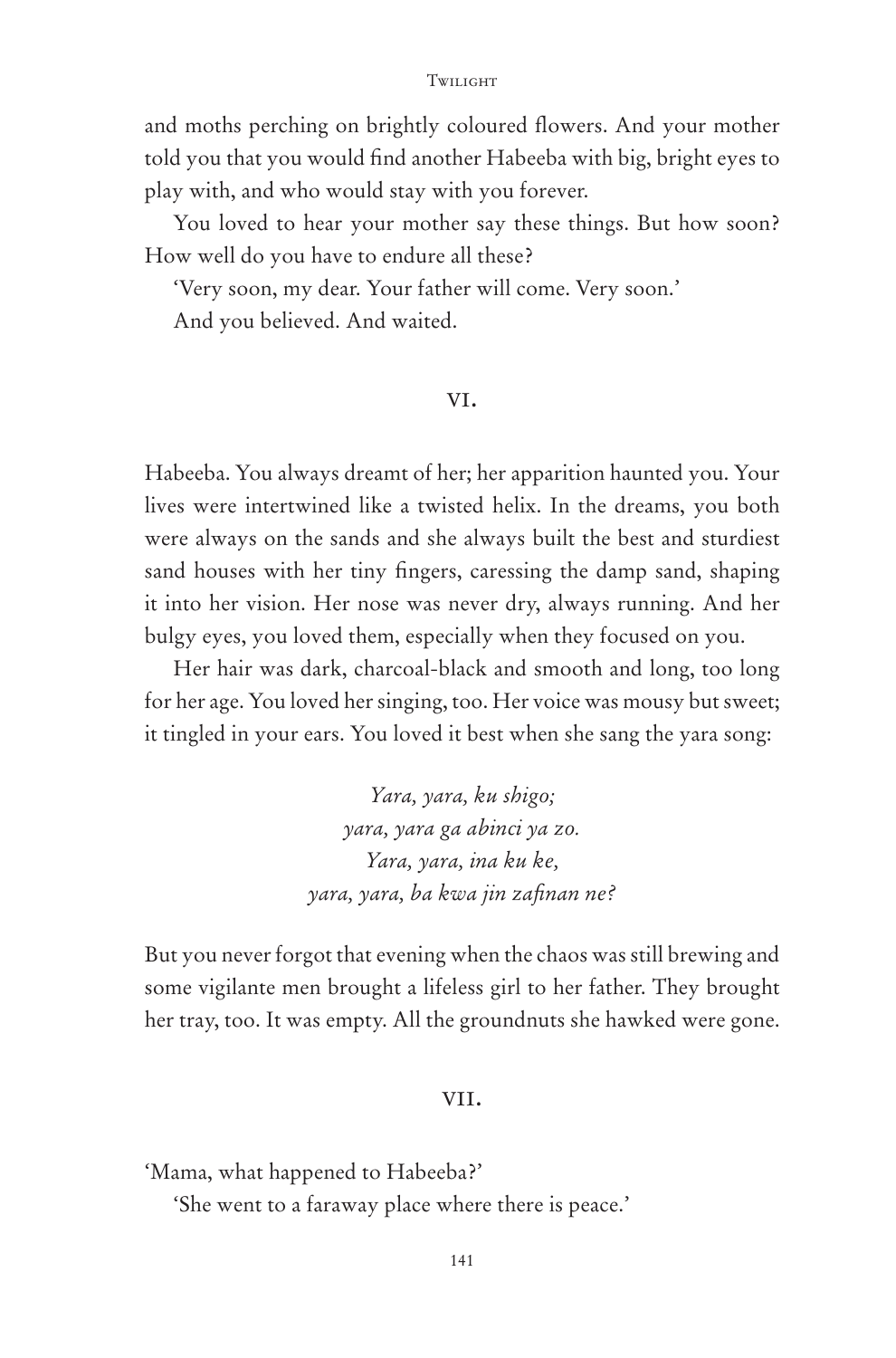#### Abdulrahim Hussani

'When will she come back?'

'I don't know.'

'Why did she go away?'

'She had to.'

'Who took her?'

'Allah took her.'

'Why did he take her?'

'Because He loves her.'

'But I love her, too!'

'Of course, you do. But Allah takes whomever he wants, whenever he wants.'

'I want him to take me too so that I can be with Habeeba. So that we can play together again. Will Allah take me?'

'Yes, Allah will take you.'

'When will He?'

'When the time comes.'

'When is that?'

'I don't know.'

'But will you tell Him to take me?'

'Of course, I will.'

'When will you?'

'When I pray to Him later.'

'Will you tell Him to hurry?'

'Yes, I will.'

# VIII.

It was one of the big man's visits, and they told you and other boys to stand before a cameraman. A short, stubby man with small, peanut eyes. The big man towered behind you with those ever-bulging cheeks. When you turned to look at him, the cameraman growled at you. 'Look at me! Why are you all standing as if you have seen a ghost? Have you never taken pictures before? You don't know how to smile?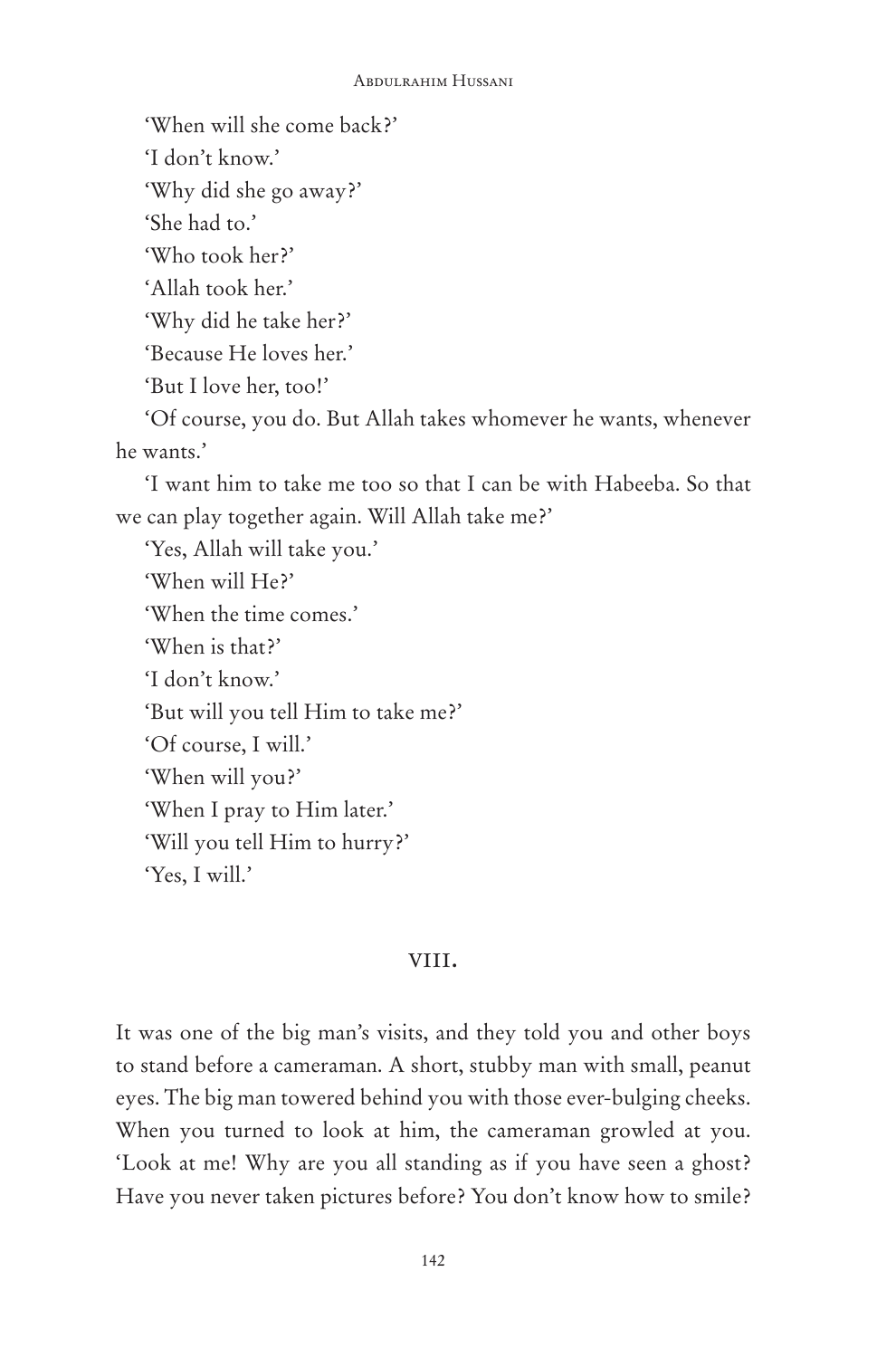You, don't move! Kai, smile for me, mana!'

The orders never ceased.

You all showed your array of toothless gums. Your umma hardly said anything about the big man. The women said he was a politician. You thought it was an important profession. One which brought in a lot of money. Money to kill hunger and grow bulging cheeks. Money to buy big black cars, to own a driver who opened the car's door and held an umbrella for you under the sun. You heard he was eyeing an important position, so he began to do all these good things for the refugee camp, to gain Allah's blessings and garner popularity.

Two days after the pictures were taken, Mallam Halidu, the doctor, came with a newspaper. On the front page was a picture of you and the other children and the big man. You did not know how to read, so you couldn't make out the words. You were all smallish in the picture. The big man all moon and stars. Your teeth shone in the paper. It was a phantom to you, all of you children in that picture. But you were overjoyed to even see yourself.

The newspaper went around. The women who formed a half ring behind your mother grinned helplessly. Mallam Halidu said the whole country was talking about you camp people, and, most importantly, the big man's philanthropy. Your mother hissed. She was the only one who was not impressed. You wondered why. She could read. She was one of the very few in that camp with such rare talent, which was one of the reasons she was respected in spite of her youthful age.

'Shege!' she muttered. 'He is only using us for campaign.'

She stood up and left the crowd.

Mallam Halidu gave a wan smile and began to ask the other women about the health of their children.

# ix.

You watched as the madness ended. You watched their bodies disentangle and lay exhausted, side by side. You watched as the big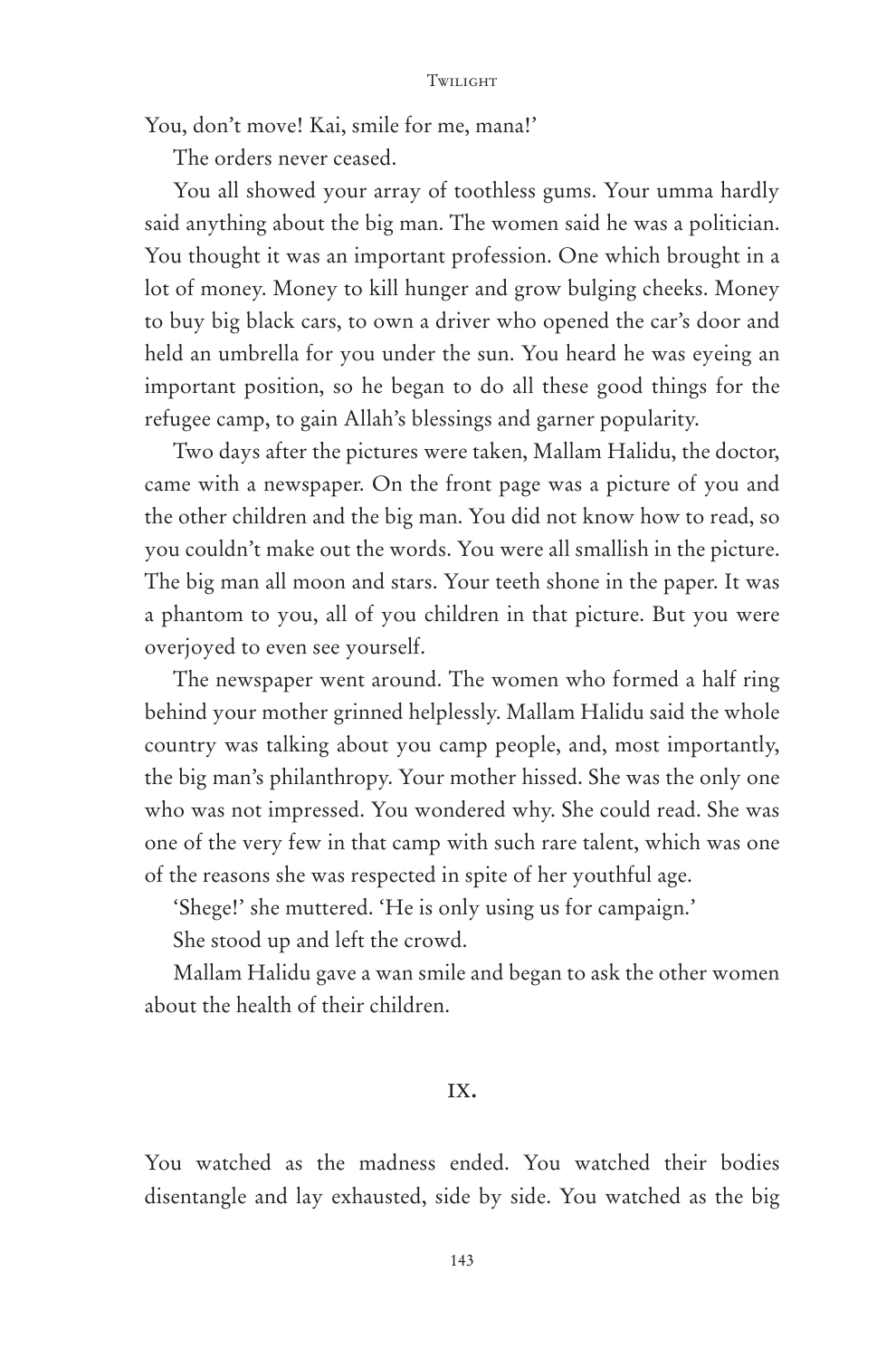man sat on the edge of the bed, a hand scratching his extended pouch. It broke your heart that your mother was weeping. The big man picked his trousers from the floor and fumbled for something in one of the pockets. He brought out a cigarette and a lighter. You saw the glowing end of the cigarette. He drew in breaths and smoke wafted through his mouth and nostrils. He spoke to your mother in a gruffy tone. You didn't understand some things said, but you listened.

'Ina da ciwon kanjamo. I have HIV,' he said.

Your mother, who'd sat up, did not reply. You watched her. Her face expressionless.

He turned to her. She gazed at him.

'I'm already dead. I died the day they gutted my husband like a guinea fowl and threw his body into our house, which they went ahead to set ablaze. I died the day they snatched my daughter away from me. I've died many times. What more can kill me again? What more?' She let out a short, crude laugh.

You understood what she revealed. You felt numb. Tears pooled in your eyes. A sob began to rise in your throat.

It had all been a lie. The sweet talk of your father's return, the toys he would bring, how he would take you all to a peaceful place. A big house with fluorescent light, food, a garden full of flowers. Away from the cold, diseases, deaths and fear. All had been a lie.

The big man took a long look at your mother, then shrugged, and continued smoking.

He flung away the cigarette stub and turned again to her. He took her hand in his. He spoke softly.

'Zaitouna, let me take you to the city. There is no hunger and running there. The insurgents can't get in. It is well-fortified. I want to take good care of you. By Allah, I want to take good care of you. Come with me. You will not regret it. You will have a good life. Ke da yaron ki. You and your boy. Wallahi!'

She watched him with sadness in her eyes. 'What of the remaining women and children? How will they survive?' she asked.

He stared at her, then let her hand slip away, and turned away.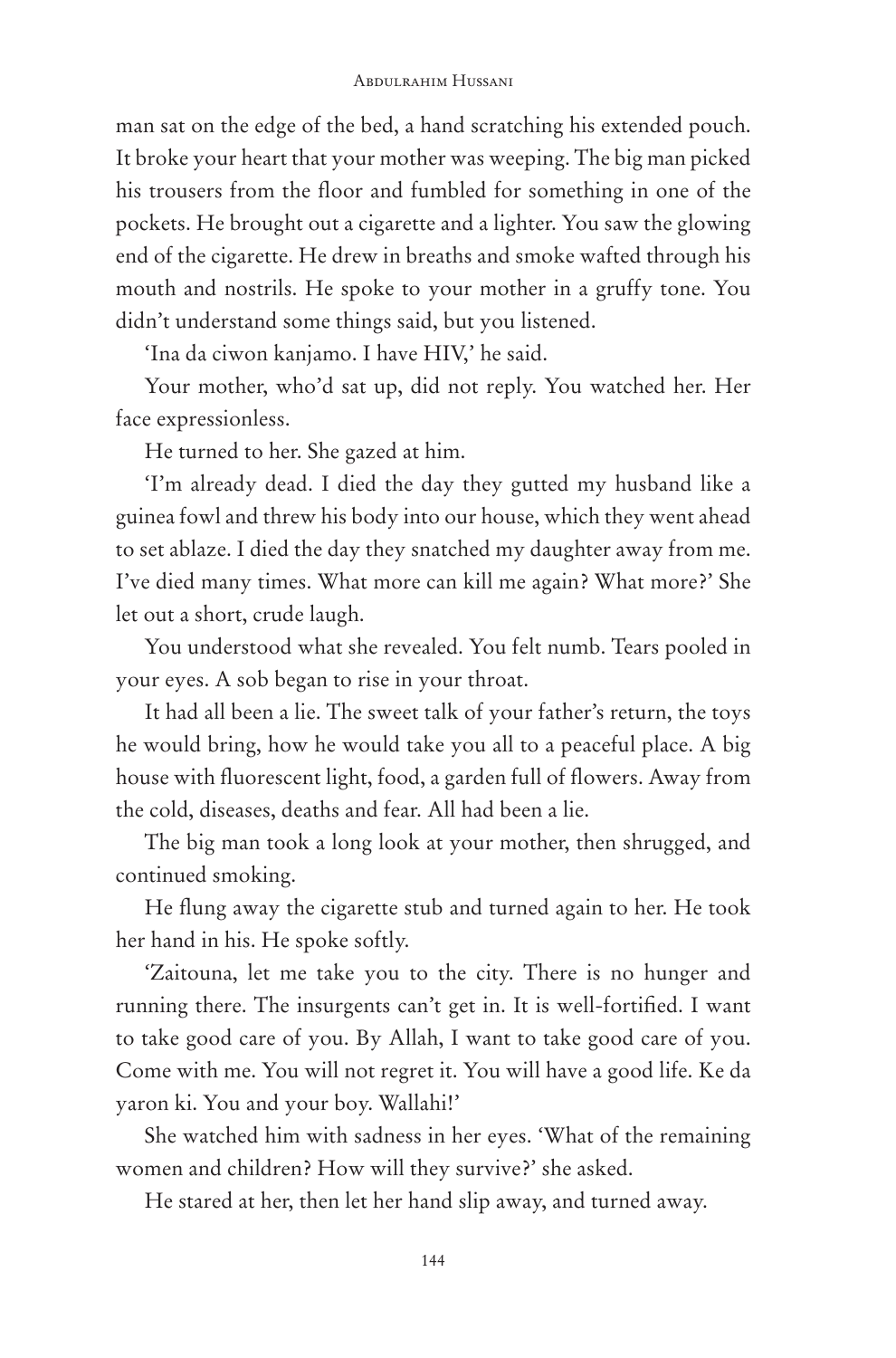#### **TWILIGHT**

'This disease of yours, your four wives and the two you drove away, are they aware?' your mother, who seemed to know much about this man's private life, asked.

'No. None of them,' he replied.

'For how long now?'

'A year and half.'

'And you have not told them? What kind of a man are you?'

'I'm yet to decide how to go about it. It's hard. It's very hard, Zaitouna. You'll not understand,' he said with frustration.

'Haba! A year and half.'

'It's my business. Is it because I told you?'

He stood up and began to wear his clothes. He smoothed them with his hands. At the door, he paused and turned.

'Come with me, Zaitouna. This war. This war. I don't know when it will end. No one knows.'

'With people like you around, wars never end. There are wars that can't end. Everywhere. In this room, in your heart, inside me. When I look into the eyes of my son, I see war.'

He let out a deep sigh of resignation. The door closed after him.

Your mother sat still for a while. You wondered what she was thinking. You knew she liked him. You wondered if she feared that leaving here would put an end to his kindness. You thought about so many things until a fuzziness surged in your mind. When she left, you crawled out from hiding and sprawled yourself on the coarse floor. You ached all over. Your breathing lacked rhythm. You had taken in so much in a short space of time, like someone without swimming skills caught up in ocean currents. You wept. You remembered you had to leave the room before anyone returned and found you.

The air outside was in sharp contrast to the mouldy, suffocating dampness of that room.

People unloaded the big man's gifts. His jeep and the small car sped away, trailed by chants of gratitude and excitement from the women and children. A nauseating feeling enters you. You suddenly despise everything, even the air you breathe. The noise of the other children